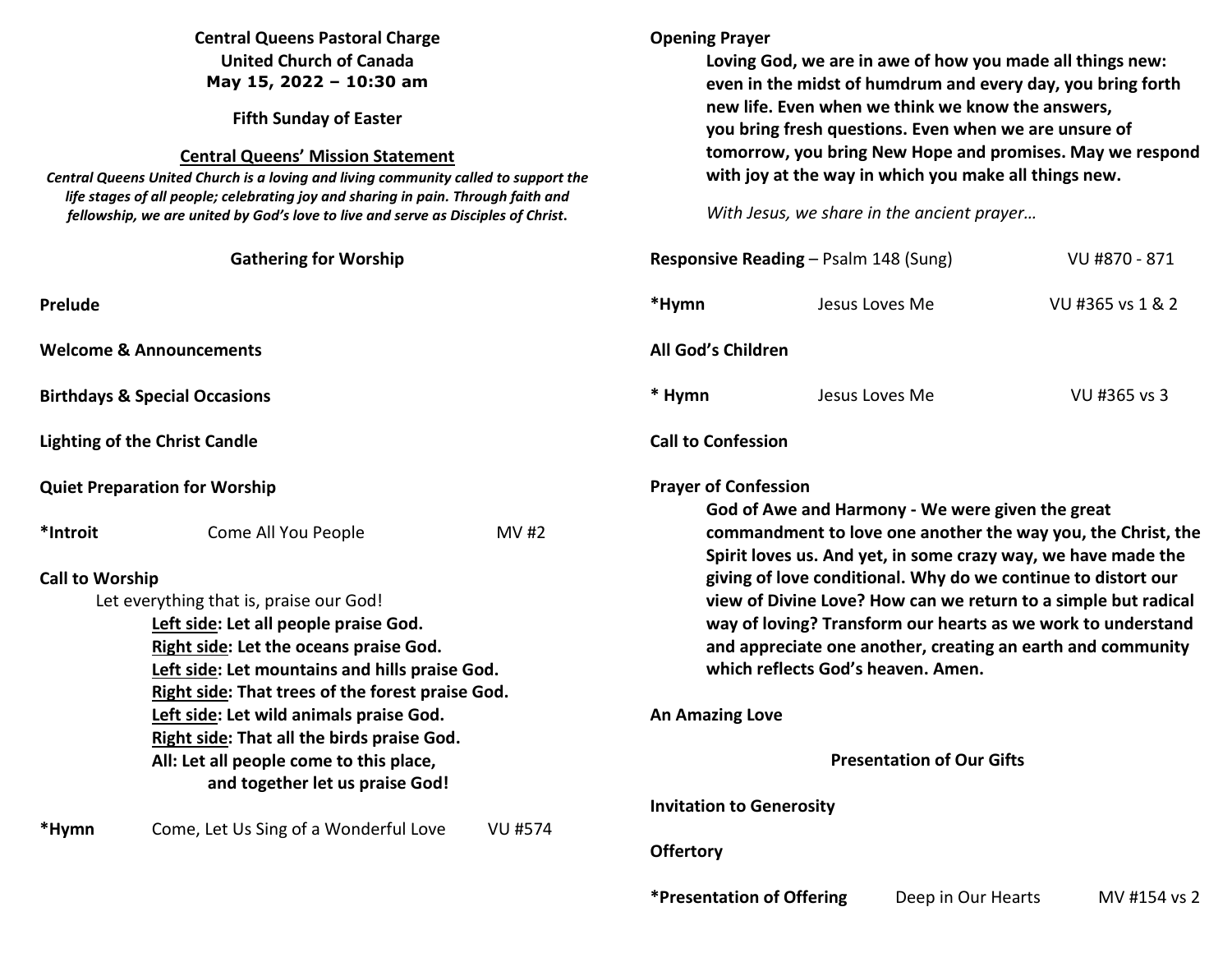### **Offertory Prayer**

**Loving God, Holy Vessel of Kindness - We glorify you by sharing our gifts of love with this community. We celebrate your presence by caring for your creation. May these offerings today nourish a world craving more love, peace, justice, and hope. Amen.** 

**Listening for the Word** 

**Sacred Scripture Revelation 21:1-6** 

 **John 13:31-35** 

**Anthem** 

**Sermon** 

**Reflective Music** 

**Prayers of Thanksgiving and Intercession** 

#### **Responding to the Word**

\*Hymn Love is the Touch MV #89 **\*Benediction** \***Choral Benediction** Dance with the Spirit MV #156**Postlude** 

 **\*** Please stand as you are able

**Ministers** All of us **ClergyClergy Rev Greg Davis**<br>**Office Hours Tuesday**, Wedn Tuesday, Wednesday & Thursday 9 am – 12 pm Office Phone 902-964-2291 Email minister@cquc.ca

# **Ministry of Music Kirk Neville**Website https://cquc.ca/index.htm Phone 902-786-9222 Email nevillejk@hotmail.com **Church Office**Office Hours Wednesday & Thursday 9 am – 12 pm Phone 902-964-2221 Email office@cquc.ca **A Warm Welcome to All** – We are delighted you've joined us. May God's word today strengthen your faith, inspire curiosity and learning, and motivate your service of others. All are welcome. **Life and Work of Our Church**

**Greg's Office Hours:** Tuesday, Wednesday and Thursday from 9 am – 12 pm. If anyone is in the hospital or would like a visit from Greg, please call him at 902-964-2291. If you wish to meet with Greg outside the scheduled hours, please call 902-964-2291 or email minister@cquc.ca for an appointment.

**In-Church Services:** At a recent Official Board meeting, the decision was made to continue with the status quo on our COVID protocols. Registration is not required; however, masks are still required.

**COVID Questionnaire** – Responses from the COVID-19 questionnaire that were sent out last week are due today, Sunday, May  $15^{th}$ . A box is available at the back of the sanctuary. If you haven't already completed the questionnaire, paper copies are available from the resource table at the back of the sanctuary.

**Official Board Meeting** – The Official Board will be meeting on Sunday, May  $29<sup>th</sup>$ , following the worship service. The agenda item will be COVID protocols. All are welcome to attend.

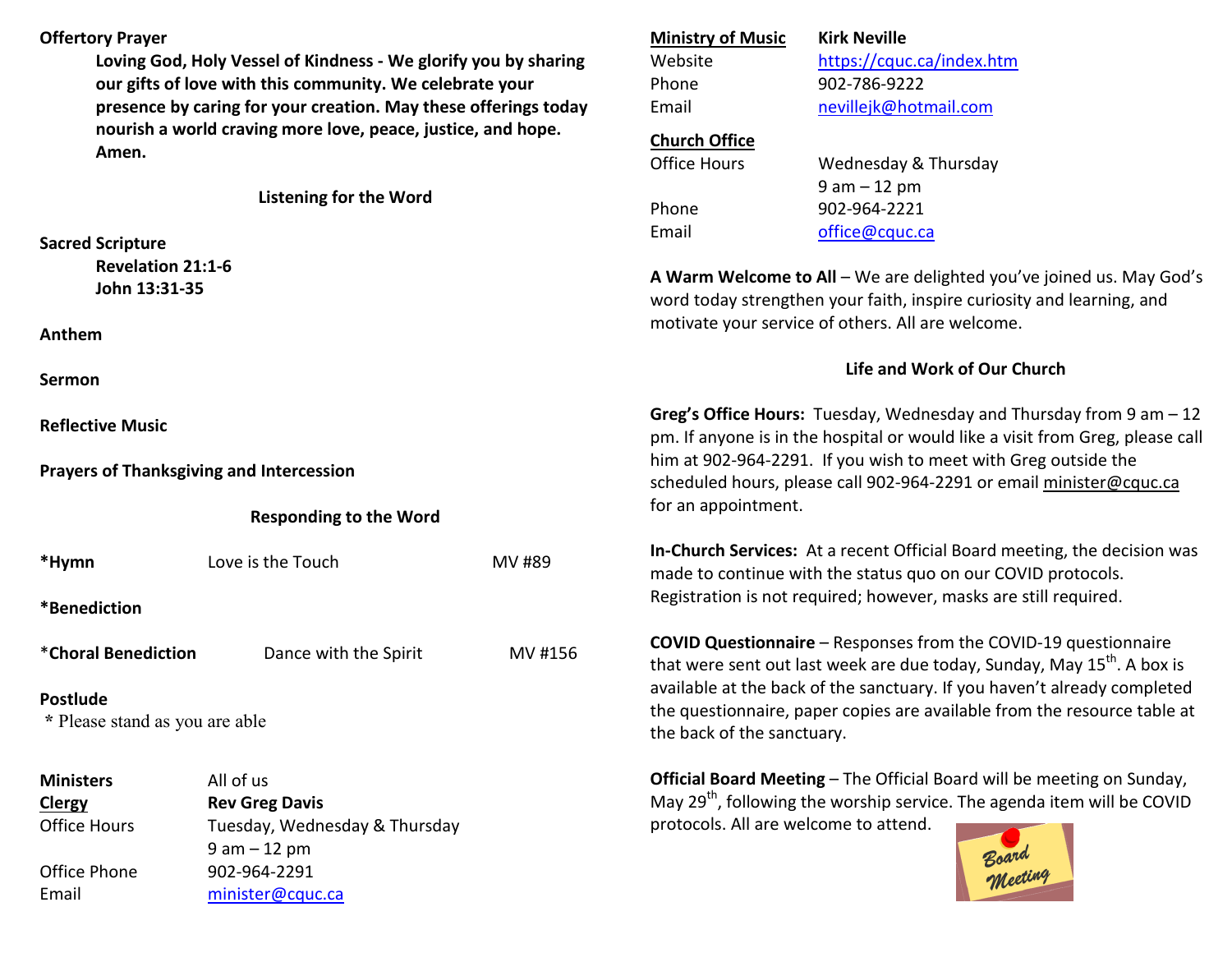**Central Queens United Church Roast Beef Take Out Supper** – Central Queens United Church is holding their annual spring take-out Hot Roast Beef Supper on Saturday, June 4<sup>th</sup>. A tasty hot roast beef supper with all the trimmings including scrumptious homemade desserts! Ticket prices: Adults: \$18; children (6-12 yrs.): \$7; and children under 6 yrs: free. **\*\*\*Please note**: This dinner is take-out only. Customers should remain in their vehicles. Tickets will be collected at that time and meals delivered to your car. There will be three (3) take-out times: 3:30 pm, 4:30 pm and 5:30 pm. Tickets **must be ordered in advance** by calling Debbie at 902-964-2882 or Lois at 902-621-0669.



**Scent-Free** – "*No scents makes good sense.*" Recognizing that some of our church attendees have sensitivity and/or allergic reactions to various fragrant products. Thank you for your cooperation so that everyone can attend our church.

**FundScrip** –Janet will be placing an order today. The next order date will be Sunday, May 29<sup>th</sup>. You can reach Janet Howes by **FündScrip** email (jhowes1969@gmail.com) or by phone or text Where shopping (902-393-1527). E-transfers accepted. May promotions is fundraising! for Fundscrip: Swiss Chalet/Montana's 10% and Walmart 3.5%.

**E-Transfers** – Central Queens United Church is set up to accept E-Transfers. If you wish to give your offerings through E-Transfer, please send via email to veldabertram@gmail.com.

**Rosewood Services** – Greg will be leading the service at Rosewood this Thursday, May 19<sup>th</sup>, at 6:30 pm. Please note change in time.

**Pop Can Pull Tabs** – Remember your pull tabs!! George Mason is collecting pop can pull tabs when are then given to the Daughters of the Nile women's organization. The funds go to the Shriners Hospital in Montreal where they are used to buy reading materials for children in the hospital. Your can tab collections can be dropped off here at the church. Thank you.



**Weekly Bulletins** can be sponsored by you in celebration or remembrance of a loved one. There is a signup sheet on the table at the back of the sanctuary. Cost is \$20.00.

**Bookworms United** – Bookworms United will meeting on Wednesday, May 25th. The book for discussion will be **Ashgrove Park** by K.V. Martins. For more information, please contact Liz Spangler at spangler@upei.ca.

**Bulletin Deadline** – Deadline for items to be placed in the bulletin is **Wednesday** evening. Bulletin items can be emailed to office@cquc.ca.

**Camp Abby** –Registration is open. To register, please visit their website at www.campabegweit.ca and click on "Register Today". This year, they have upped their capacity to 60 campers per week. Brochures are available on the table in the foyer.

Did you know that you can contribute to Camp Abby through the PAR program? Consider giving a monthly donation to help with their many expenses. Please see the bulletin board for more information about this worthwhile endeavour or contact Linda Durdle at durdle@bellalian.com or 902-836-4090.

Camp Abby will be having two **"CAMP OPEN UP"** days this month. They will be on Saturday, May  $14^{th}$  and  $28^{th}$ , starting at 9 am. If you can give an hour or more, the more hands the better to get things ready for this camping season. If you can stay past lunch, please bring your lunch with you and join in the fellowship. What can you bring? A bucket, rubber gloves, cleaning products, shop vac ..... Hoping to see you!

Camp Abby is in need of a Cook for this summer season. They are open to having 2 people cover this role if that would make it more workable. They offer a lovely cabin on the site for your use. They would also offer a free week of camping to a child or grandchild! To discuss a summer as part of the ministry of camping at Camp Abby, please contact Chair of Staffing: Jillian Avender at jillian@campabby.ca